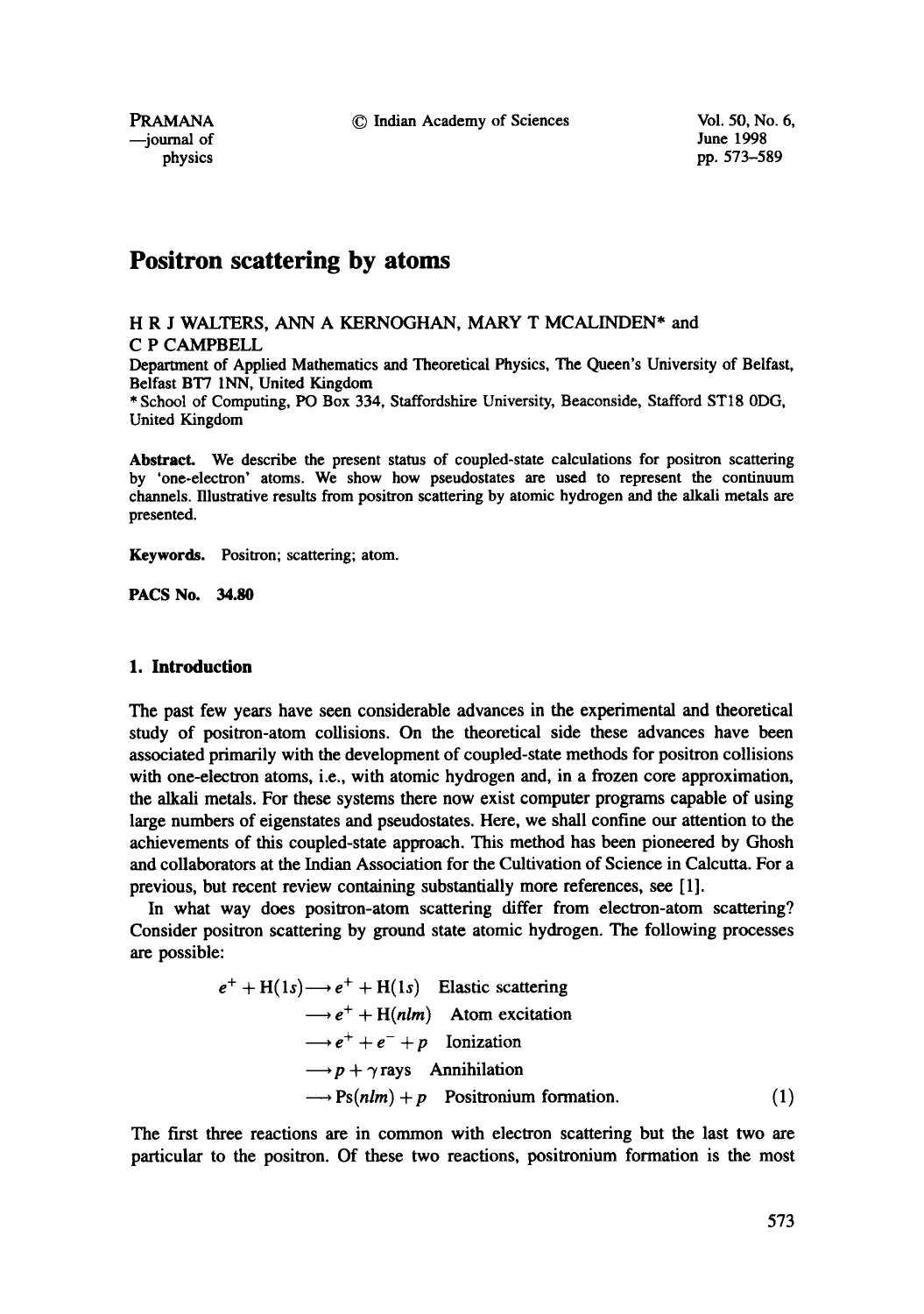# *H R J Walters et al*

important, only at very low impact energies of the positron is annihilation significant. It is the existence of the positronium formation channels that really makes the difference. Positronium formation is a two-centre rearrangement process in which an electron is transferred from a bound orbital centred on the atomic nucleus to a bound orbital around the moving positron. The positronium atom thus created is in essence a very light hydrogen atom of mass [2] 2 au and reduced mass 1/2 au. In electron-atom scattering one has to deal with the rearrangement process of electron exchange between the incident electron and the target electrons, here, however, the exchange is associated only with a single centre, the atomic nucleus. Theoretically, this one-centre electron exchange is very much easier to treat than the two-centre positronium formation, that is the fundamental technical challenge posed by positron-atom scattering. While we shall not be concerned with the annihilation process here (see (1)), it is worthwhile to remark that it provides a very stringent test of the quality of the calculated collisional wave function. The annihilation cross section depends critically upon the correlation between the positron and the atomic electrons, requiring a knowledge of the values of the collisional wave function when the positron and electron positions coincide. For atoms containing two or more electrons, reactions more exotic than  $(1)$  are possible, for example,  $Ps^-$  formation, transfer ionization (in which the atom looses two electrons, one to positronium formation, the other electron being directly ionized), multiple ionization, etc. Experimentally, positron-atom collisions are considerably more difficult to study than electron-atom collisions because of the much lower intensity of presently available positron beams (typically  $10^{-5}$  that of an electron beam). Usually the positrons are obtained from a radioactive  $\beta^+$  decay source such as  $Na^{22}$  or  $Co^{58}$ . The positrons emerge isotropically from these sources with energies in the region of a few hundred keV and so require considerable moderation, with consequent loss of flux, to obtain a well defined monoenergetic beam of several eV which can be used in an atomic collision experiment. Another problem which complicates the experimental work is the detection of the neutral positronium atom.

# **2. Coupled-state approximation for positron scattering by atomic hydrogen and the alkali metals**

We model the alkali atom in a frozen core approximation. The state of the atom is now synonymous with the state of the valence electron. The interaction of the valence electron with the core is represented by the local central potential

$$
\left(-\frac{1}{r_e}-V_e(r_e)\right),\tag{2}
$$

where  $\mathbf{r}_e$  is the position vector of the electron relative to the nucleus and where we have explicitly removed the long-range ionic tail  $-1/r_e$  so that  $V_e(r_e)$  is a non-Coulombic potential. Suitable model potentials of the form (2) for Li, Na, K, Rb and Cs may be found in the paper by Stein [3]. In the frozen core approximation (2) the atomic Hamiltonian becomes

$$
H_{A} = -\frac{1}{2} \nabla_{e}^{2} - \frac{1}{r_{e}} - V_{e}(r_{e}).
$$
\n(3)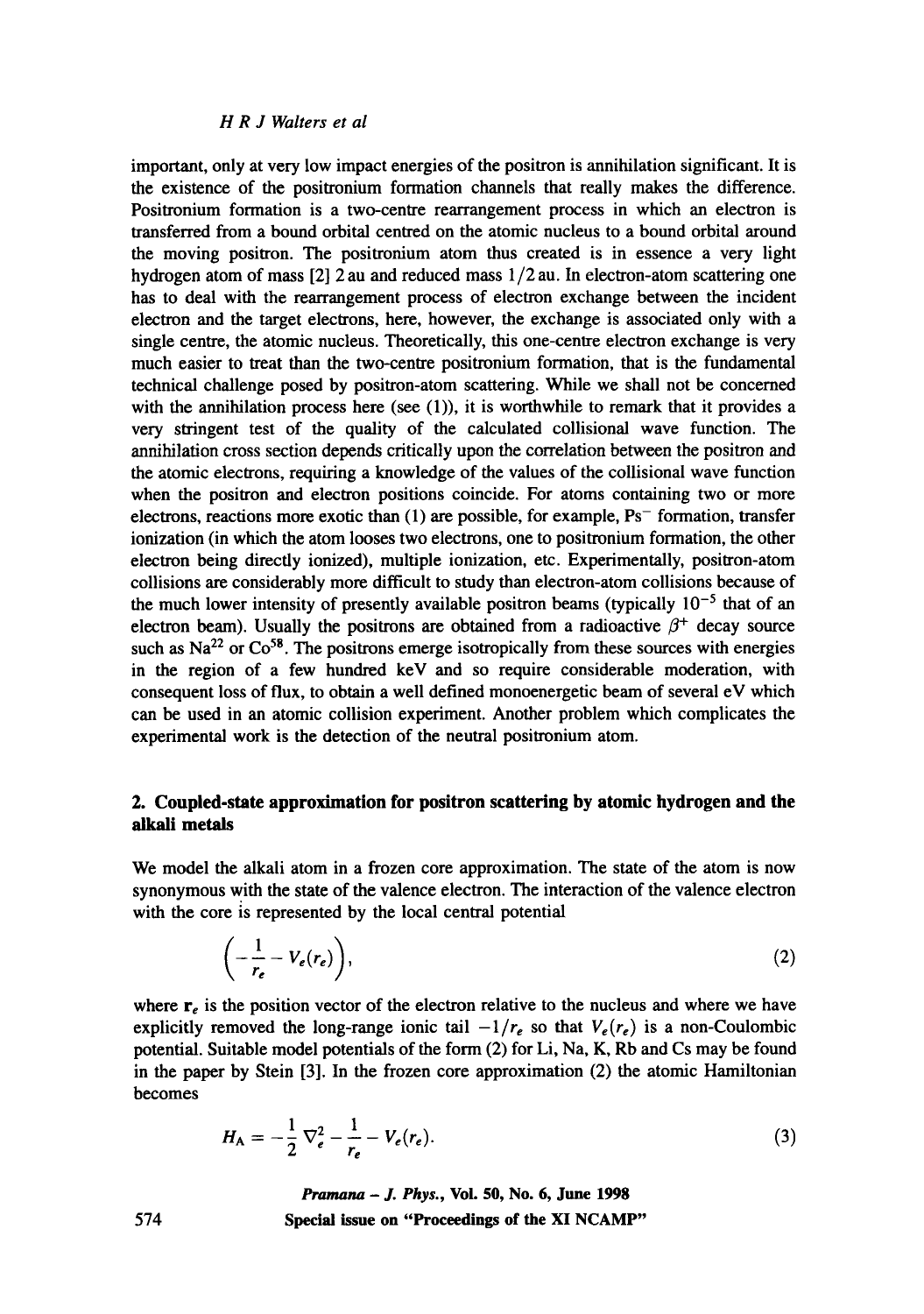The Hamiltonian, H, describing the positron collision with the frozen core alkali is

$$
H=-\frac{1}{2}\nabla_p^2+H_A+\frac{1}{r_p}+V_p(r_p)-\frac{1}{|\mathbf{r}_p-\mathbf{r}_e|},\qquad(4)
$$

where  $r_p$  is the position vector of the positron relative to the nucleus and, in analogy with (2),

$$
\left(+\frac{1}{r_p} + V_p(r_p)\right) \tag{5}
$$

is the interaction of the positron with the atomic core. The coordinates  $(r_p, r_e)$  used in writing (4) are those appropriate to positron-atom channels. When positronium is formed it is more appropriate to use the 'positronium coordinates'

$$
\mathbf{R} \equiv \frac{\mathbf{r}_p + \mathbf{r}_e}{2}, \quad \mathbf{t} \equiv \mathbf{r}_p - \mathbf{r}_e. \tag{6}
$$

Here R defines the centre of mass of the positronium relative to the nucleus and t is the positronium internal coordinate. In terms of (6), the Hamiltonian (4) may be equivalently written

$$
H = -\frac{1}{4}\nabla_R^2 + H_{\text{Ps}} + \left(\frac{1}{|\mathbf{R} + \mathbf{t}/2|} + V_p(|\mathbf{R} + \mathbf{t}/2|)\right) - \left(\frac{1}{|\mathbf{R} - \mathbf{t}/2|} + V_e(|\mathbf{R} - \mathbf{t}/2|)\right).
$$
\n(7)

In (7),  $-\frac{1}{4}\nabla_R^2$  is the kinetic energy operator for the positronium centre of mass motion,  $H_{\text{Ps}}$  is the positronium Hamiltonian

$$
H_{\text{Ps}} = -\nabla_t^2 - \frac{1}{t} \tag{8}
$$

and the remaining terms give the interaction of the positronium with the ionic core of the atom. Positron collisions with atomic hydrogen are obtained as a special case of (2) to (8) by setting  $V_e = V_p = 0$ .

In the coupled-state approximation the collisional wave function  $\Psi$  for the system is expanded as

$$
\Psi = \sum_{a} F_a(\mathbf{r}_p) \psi_a(\mathbf{r}_e) + \sum_{b} G_b(\mathbf{R}) \phi_b(\mathbf{t}), \tag{9}
$$

where the sum over a is over atom (valence electron) states  $\psi_a$  and the sum over b is over positronium states  $\phi_b$ . These states may be either eigenstates or pseudostates. The first sum in (9) represents the atom channels and the second sum represents the positronium channels. It is interesting to note that if the sets of states  $\psi_a$  and  $\phi_b$  were complete, then either

$$
\sum_{a} F_a(\mathbf{r}_p) \psi_a(\mathbf{r}_e) \tag{10}
$$

or

$$
\sum_{b} G_{b}(\mathbf{R}) \phi_{b}(\mathbf{t}) \tag{11}
$$

alone would give an exact expansion of the system wave function  $\Psi$ . In this sense the expansion (9) is over complete, from which it is also clear that the positronium part of the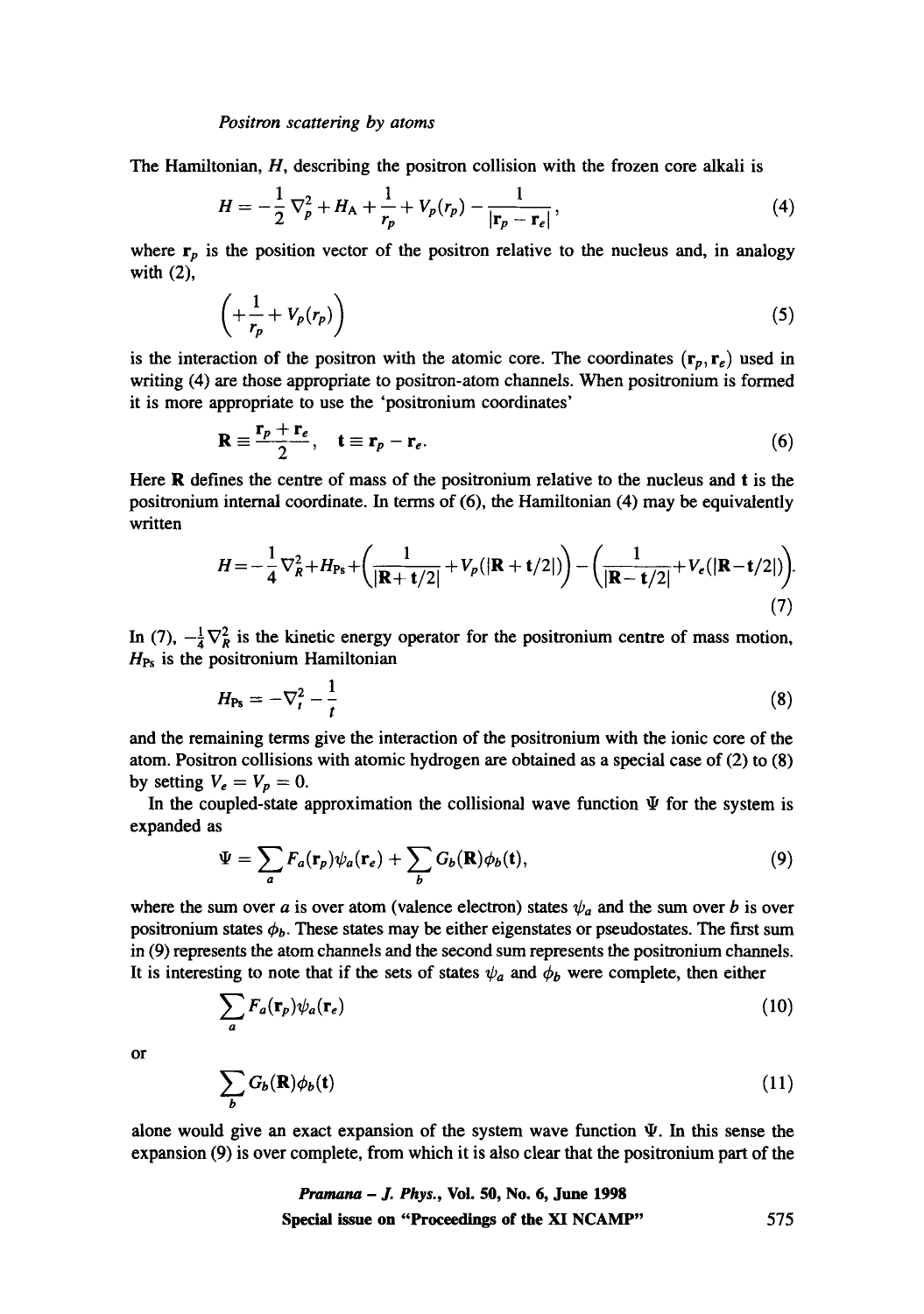#### *H R J Waiters et al*

expansion is not orthogonal to the atom part. In practical terms, however, we do not deal with complete sets of states, we are restricted to finite, and therefore incomplete sets. What matters then is how rapidly the different forms of expansion (9), (10) and (11) converge as the number of states is increased. *A priori,* it is to be expected that a mixed expansion such as (9) will be more quickly convergent as both the atom channels and positronium channels are being directly represented, this is indeed found to be the case. However, some interesting and very informative calculations have been made using the single-centre expansion (10) and a large basis of atom pseudostates [4, 5].

In principle, the expansions (9), (10) and (11) should include both bound and continuum states of the atom/positronium. In practice, it is at this moment not feasible to deal with continuum eigenstates. Instead we introduce pseudostates. These are constructed so that, together with the retained bound eigenstates, they diagonalize the atom/positronium Hamiltonian, i.e.,

$$
\langle \psi_a | H_A | \psi_{a'} \rangle = \epsilon_a \delta_{a,a'}, \quad \langle \psi_a | \psi_{a'} \rangle = \delta_{a,a'}
$$
  

$$
\langle \phi_b | H_{\text{Ps}} | \phi_{b'} \rangle = E_b \delta_{b,b'}, \quad \langle \phi_b | \phi_{b'} \rangle = \delta_{b,b'}.
$$
 (12)

We do not distinguish between true eigenstates and pseudostates in our notation, using  $\psi_a$ and  $\phi_b$  for both. A true eigenstate satisfies not only (12) but also

$$
H_{A}\psi_{a} = \epsilon_{a}\psi_{a}, \quad H_{Ps}\phi_{b} = E_{b}\phi_{b}.
$$
\n(13)

While pseudostates obey (12), they do not satisfy (13). Figure 1 shows a typical eigenstate energy spectrum for the atom or positronium, consisting of a discrete part, containing an infinite number of states converging to the ionization threshold, followed by a continuous spectrum [6]. The eigenvalues  $\epsilon_a$  and  $E_b$  of (12) will in general be both positive and negative. When an eigenvalue corresponds to a pseudostate we call it the 'pseudostate energy'. Pseudostate energies will be distributed throughout both the discrete and continuous parts of the eigenstate energy spectrum as shown in figure 1. We can think of a pseudostate as being a 'clump' or 'distribution' over eigenstates with the average energy of the 'clump' being the pseudostate energy [7]. Accordingly, we introduce an energy distribution function  $f_a(\epsilon)$  for the pseudostate  $\psi_a$  by defining

$$
f_a(\epsilon) = |\langle \psi_{\epsilon} | \psi_a \rangle|^2, \tag{14}
$$

where by  $\psi_f$ , we mean an appropriately normalized [8] eigenstate, either bound or continuum, with energy  $\epsilon$  and with the same angular momentum quantum numbers as the pseudostate  $\psi_a$ . Formula (14) is just the probability that  $\psi_a$  contains the eigenstate  $\psi_{\epsilon}$ . In general the spectrum  $f_a(\epsilon)$  will consist of discrete parts, corresponding to the overlap of  $\psi_a$  with discrete eigenstates, and a continuous segment. The fraction of the continuum contained in the pseudostate  $\psi_a$  is

$$
a_a = \int_0^\infty f_a(\epsilon) d\epsilon = 1 - \sum_m f_a(\epsilon_m), \qquad (15)
$$

where the sum on m in (15) is over all bound eigenstates with energy  $\epsilon_m$ . The quality of a pseudostate set may be gauged by how well the pseudostate energies are distributed throughout the eigenstate spectrum, figure 1. As the number of pseudostates is increased the distribution of pseudostate energies can be made denser and so the division of the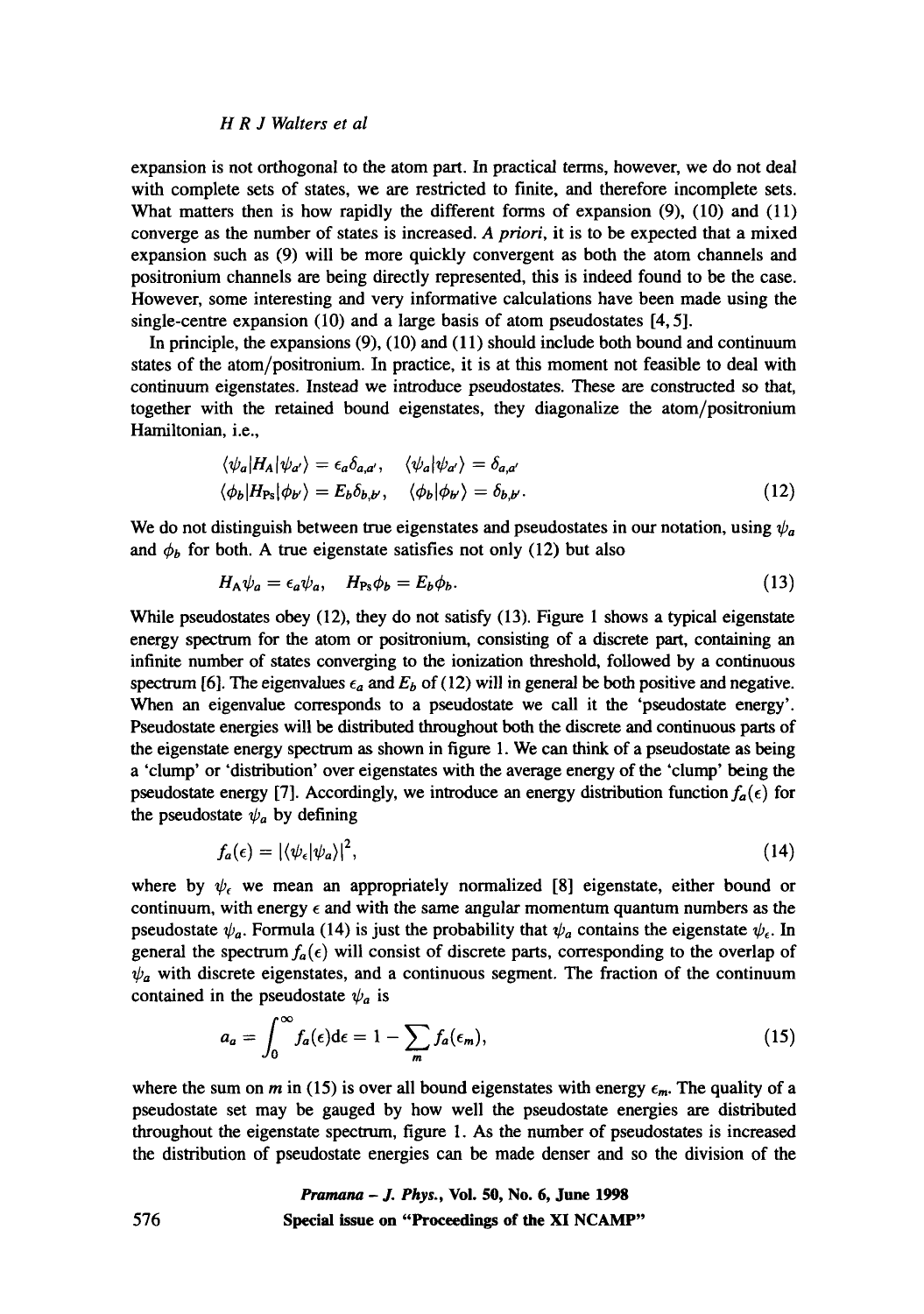

eigenstates into the 'clumps' which we call pseudostates will become finer, with the result that we approach closer to the ideal of an eigenstate expansion. Surprisingly, in practical terms, this ideal is achieved more quickly than one might suspect, with a manageable number of pseudostates giving a satisfactory representation for most purposes. An inadequate density of pseudostates gives unphysical structures, called pseudostructures, in the calculated cross sections. This was a problem which dogged early pseudostate calculations of electron-atom scattering which did not have the computing power to incorporate enough states. With increasing density of pseudostates these pseudostructures get smaller, until eventually they become negligible.

Pseudostates are usually constructed by diagonalizing the atom/positronium Hamiltonian in a basis of Slater type orbitals

$$
r^n e^{-\lambda r/2} Y_{lm}(\hat{\mathbf{r}}),\tag{16}
$$

where r stands for  $r_e$  or t as appropriate, *l* is the angular momentum of the state, *n* is an integer with  $n \geq l$ , and  $\lambda$  is a parameter which need not be the same for all basis functions (16). It is convenient if the basis can be expanded in a systematic way, for example, by using the same  $\lambda$  for all terms with the same l, taking  $n = l, l + 1, \ldots, N$ , and letting N increase. However, as the powers of  $r^n$  go up, this leads to numerical linear dependence problems. This numerical difficulty can be overcome by adopting a Laguerre basis

$$
\left(\frac{\lambda^3(n-l)!}{(n+l+2)!}\right)^{1/2}(\lambda r)^{l}L_{n-l}^{2l+2}(\lambda r)e^{-\lambda r/2}Y_{lm}(\hat{\mathbf{r}}), \quad n=l, l+1, \ldots, N, \qquad (17)
$$

where  $L^{\beta}_{\alpha}(x)$  is a Laguerre polynomial as defined in Gradshteyn and Ryzhik [9]. Mathematically the basis  $(17)$  is identical to  $(16)$  for the same range of *n*, i.e., it includes exactly the same powers of r multiplying  $e^{-\lambda r/2}$ . Numerically, however, it is much more satisfactory in that the functions  $(17)$  are mutually orthogonal for different n and the Laguerre polynomials can be generated from a recurrence relation [9] instead of having to be evaluated as a sum of powers of  $r$ , which, numerically, would be equivalent to using (16). With the basis (17) there is no problem in diagonalizing the atom/positrouium Hamiltonian, for a given l, using 100 or more states [10]. By contrast the basis (16) can fail if the number of states exceeds 15 or so.

*Pramana - J. Phys.,* **Vol. 50, No. 6, June 1998 Special issue on "Proceedings of the Xl NCAMP"** 577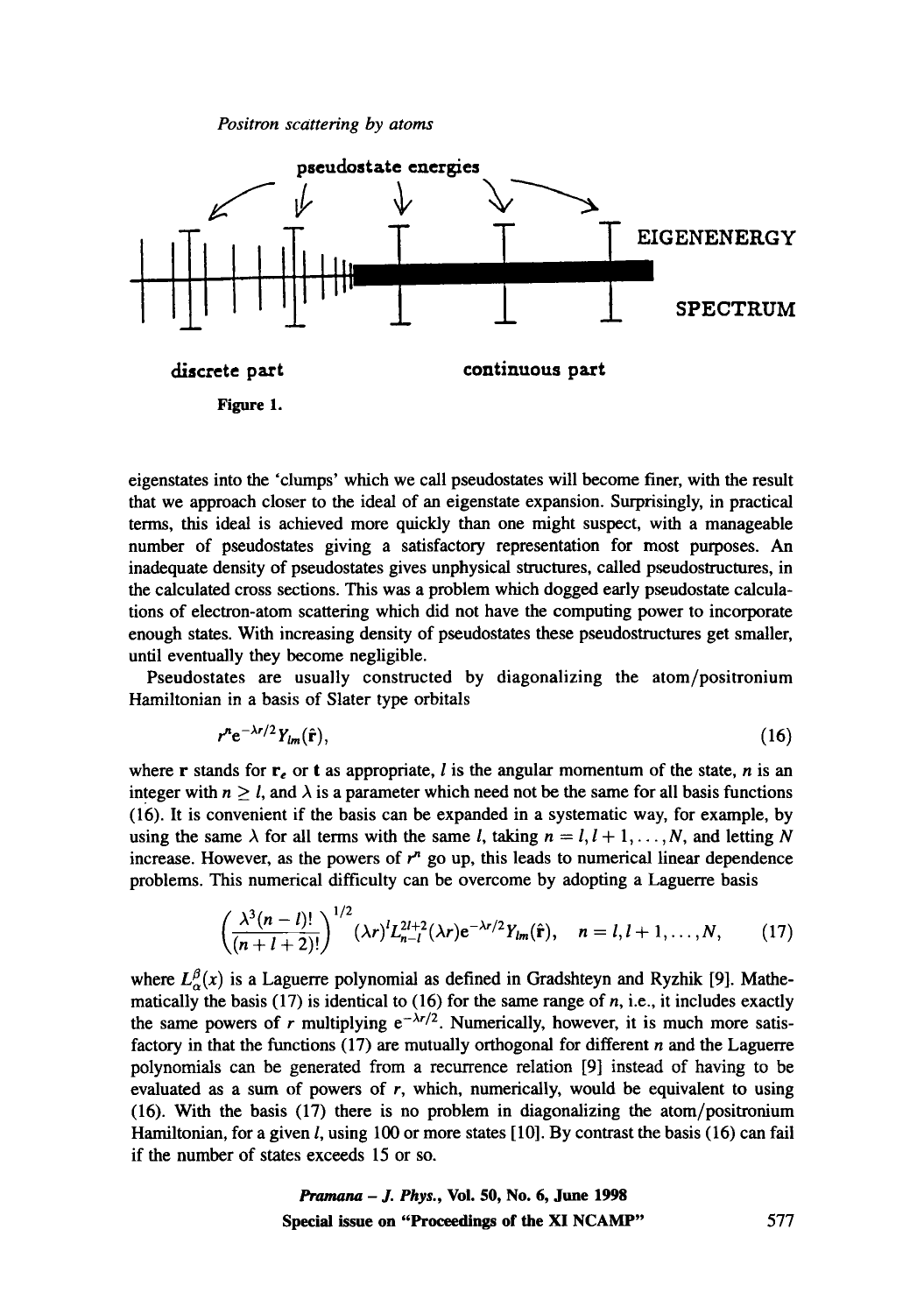# *H R J Waiters et al*

Let us now return to the expansion (9). The coupled equations for the functions  $F_a(\mathbf{r}_p)$  and  $G_b(\mathbf{R})$  are obtained by substituting (9) into the Schrödinger equation with the Hamiltonian (4)/(7), projecting with  $\psi_a(\mathbf{r}_e)$  and  $\phi_b(\mathbf{t})$ , and using (12). The resulting equations are

$$
(\nabla_p^2 - 2V_p(r_p) + k_a^2)F_a(\mathbf{r}_p) = 2\sum_{a'} V_{aa'}(\mathbf{r}_p)F_{a'}(\mathbf{r}_p)
$$

$$
+ 2\sum_{b'} \int K_{ab'}(\mathbf{r}_p, \mathbf{R})G_{b'}(\mathbf{R})d\mathbf{R}, \qquad (18)
$$

$$
(\nabla_R^2 + p_b^2) G_b(\mathbf{R}) = 4 \sum_{b'} U_{bb'}(\mathbf{R}) G_{b'}(\mathbf{R})
$$

$$
+ 4 \sum_{a'} \int K_{a'b}^{\star}(\mathbf{r}_p, \mathbf{R}) F_{a'}(\mathbf{r}_p) d\mathbf{r}_p, \qquad (19)
$$

where  $\star$  stands for complex conjugation and where we assume that the positron is incident with momentum  $k_0$  upon an atomic state of energy  $\epsilon_0$  so that

$$
\frac{k_a^2}{2} + \epsilon_a = \frac{k_0^2}{2} + \epsilon_0 = \frac{p_b^2}{4} + E_b.
$$
 (20)

The potentials  $V_{ad}(\mathbf{r}_p)$  and  $U_{bb'}(\mathbf{R})$  are the direct potentials in the positron-atom and positronium channels respectively and are given by

$$
V_{aa'}(\mathbf{r}_p) \equiv \left\langle \psi_a(\mathbf{r}_e) \middle| \frac{1}{r_p} - \frac{1}{|\mathbf{r}_e - \mathbf{r}_p|} \middle| \psi_{a'}(\mathbf{r}_e) \right\rangle, \tag{21}
$$
  

$$
U_{bb'}(\mathbf{R}) \equiv \left\langle \phi_b(\mathbf{t}) \middle| \left( \frac{1}{|\mathbf{R} + \frac{1}{2}\mathbf{t}|} - \frac{1}{|\mathbf{R} - \frac{1}{2}\mathbf{t}|} \right) \middle| \phi_{b'}(\mathbf{t}) \right\rangle + \left\langle \phi_b(\mathbf{t}) \middle| \left( V_p \left( \middle| \mathbf{R} + \frac{1}{2}\mathbf{t} \middle| \right) - V_e \left( \middle| \mathbf{R} - \frac{1}{2}\mathbf{t} \middle| \right) \right) \middle| \phi_{b'}(\mathbf{t}) \right\rangle. \tag{22}
$$

However, the most interesting components of (18) and (19) are the non-local couplings  $K_{ab}(\mathbf{r}_p, \mathbf{R})$  which have the form [11]

$$
K_{ab}(\mathbf{r}_p, \mathbf{R}) = K_{ab}^{(1)}(\mathbf{r}_p, \mathbf{R}) - k_0^2 K_{ab}^{(2)}(\mathbf{r}_p, \mathbf{R}),
$$
\n(23)

where

$$
K_{ab}^{(1)}(\mathbf{r}_p, \mathbf{R}) \equiv 8 \Biggl\{ \Biggl( -\frac{1}{2} \nabla_p^2 + V_p(r_p) - \epsilon_0 \Biggr) \Biggl[ \psi_a^*(2\mathbf{R} - \mathbf{r}_p) \phi_b(2\mathbf{r}_p - 2\mathbf{R}) \Biggr] + (H_A \psi_a)^*(2\mathbf{R} - \mathbf{r}_p) \phi_b(2\mathbf{r}_p - 2\mathbf{R}) + \psi_a^*(2\mathbf{R} - \mathbf{r}_p) \Biggl( \frac{1}{r_p} - \frac{1}{|2\mathbf{r}_p - 2\mathbf{R}|} \Biggr) \phi_b(2\mathbf{r}_p - 2\mathbf{R}) \Biggr\}, \tag{24}
$$

$$
K_{ab}^{(2)}(\mathbf{r}_p, \mathbf{R}) \equiv 4\psi_a^*(2\mathbf{R} - \mathbf{r}_p)\phi_b(2\mathbf{r}_p - 2\mathbf{R})
$$
\n(25)

and the operation  $\nabla_p^2$  is to be carried out holding **R** fixed. It is the terms (23) which give rise to positronium formation. The coupling  $K_{ab}(\mathbf{r}_p, \mathbf{R})$  describes positronium formation in the state  $\phi_b$  by capture of an electron from state  $\psi_a$  of the atom, we call  $K_{ab}(\mathbf{r}_p, \mathbf{R})$  a positronium formation kernel. It is the evaluation of these kernels and their incorporation

> *Pramana - J. Phys.,* **Vol. 50, No. 6, June 1998 Special issue on "Proceedings of the XI NCAMP"**

578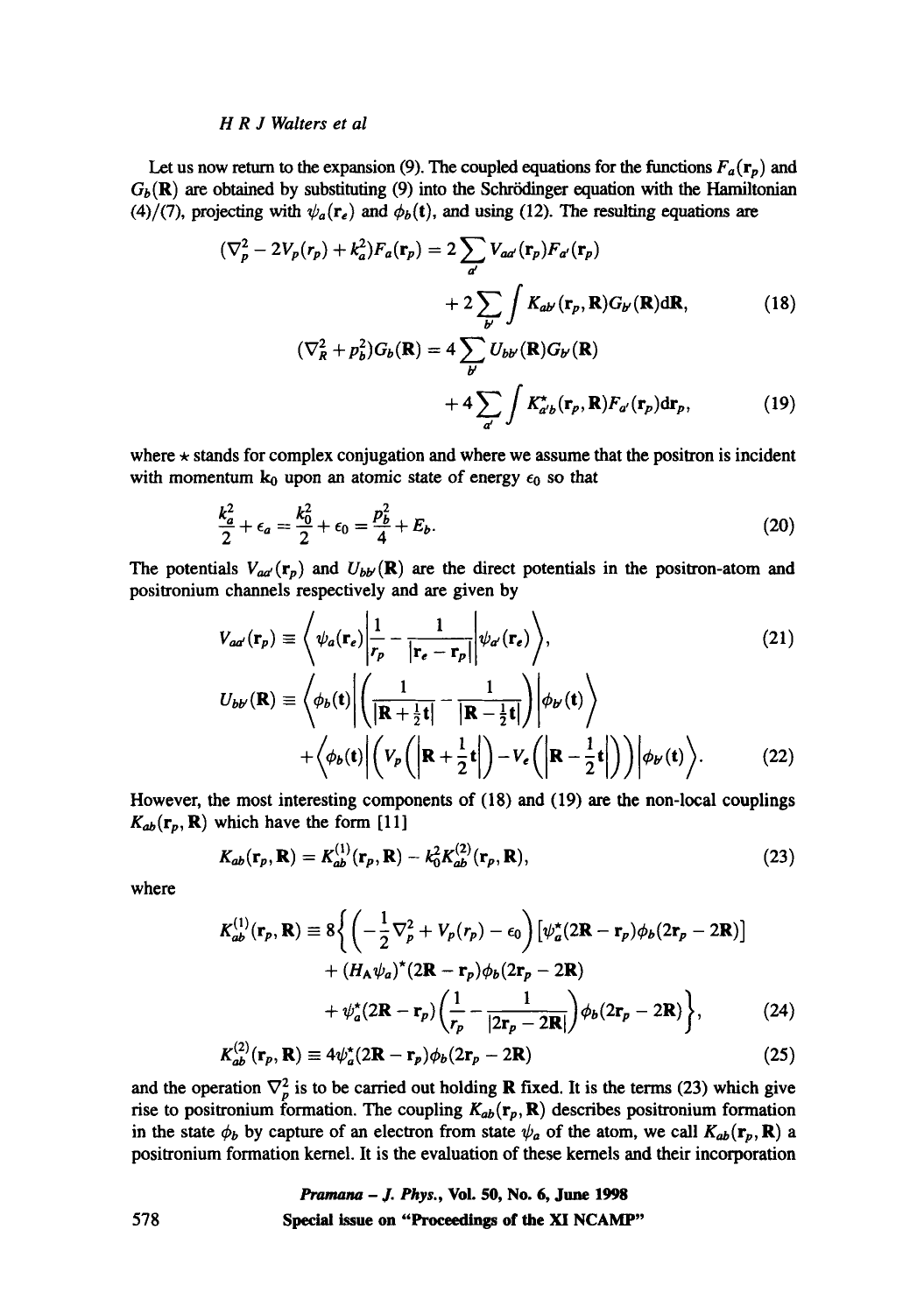into the coupled equations (18) and (19) which make the theoretical treatment of positronatom collisions so much more difficult than the sister subject of electron-atom scattering. As stated earlier, the difficulty is the two-centre nature of  $K_{ab}(r_p, \mathbf{R})$  which, in (24) and (25), is apparent in the product  $\psi_a^* (2\mathbf{R} - \mathbf{r}_p)\phi_b(2\mathbf{r}_p - 2\mathbf{R})$ . For an atom containing more than one electron equation (19) is even more complicated. To the right hand side of (19) must then be added a term [12]

$$
\sum_{b'} \int L_{b''}(\mathbf{R}, \mathbf{R}') G_{b'}(\mathbf{R}') d\mathbf{R}'. \tag{26}
$$

This term describes electron exchange between positronium in the state  $\phi_{b'}$  and the atomic ion, resulting in positronium in the state  $\phi_b$ . The positronium exchange kernels  $L_{bb'}(\mathbf{R}, \mathbf{R}')$ are even more complicated to deal with than the positronium formation kernels and only the Calcutta group of Ghosh and co-workers has made substantial progress in incorporating them into calculations, for positron-He scattering [13-15]. The absence of positronium exchange kernels is one advantage of working with one-electron systems.

The coupled-equations (18) and (19) are solved in the partial wave representation where they take the form  $[11]$ 

$$
\left(\frac{d^2}{dr_p^2} - \frac{L(L+1)}{r_p^2} - 2V_p(r_p) + k_a^2\right) f_{n_a l_a}^{J L}(r_p) = 2 \sum_{n_d l_d} \sum_{L'=|J-l_d|}^{|J+l_d|} V_{n_a l_a, n_d l_d'}^{J L'}(r_p)
$$
\n
$$
\times f_{n_d l_d}^{J L'}(r_p) + 2 \sum_{n_{\mu} l_{\mu}} \sum_{L'=|J-l_{\mu}|}^{|J+l_{\mu}|} \int K_{n_a l_a, n_{\mu} l_{\mu}}^{J L'}(r_p, R) g_{n_{\mu} l_{\mu}}^{J L'}(R) dR,
$$
\n(27)\n
$$
\left(\frac{d^2}{dR^2} - \frac{L(L+1)}{R^2} + p_b^2\right) g_{n_b l_b}^{J L}(R) = 4 \sum_{n_{\mu} l_{\mu}} \sum_{L'=|J-l_{\mu}|}^{|J+l_{\mu}|} U_{n_b l_b, n_{\mu} l_{\mu}}^{J L'}(R) g_{n_{\mu} l_{\mu}}^{J L'}(R)
$$
\n
$$
+ 4 \sum_{n_{\mu} l_{\mu}} \sum_{L'=|J-l_d|}^{|J+l_d|} \int K_{n_d l_d, n_b l_b}^{J L'}(r_p, R) f_{n_d l_d}^{J L'}(r_p) dr_p,
$$
\n(28)

where

$$
V_{n_a l_a, n_{a'} l_{a'}}^{I L L'}(r_p) \equiv \sum_{m_a} \sum_{m_{a'}} C(L, l_a, J; -m_a, m_a, 0) C(L', l_{a'}, J; -m_{a'}, m_{a'}, 0)
$$

$$
\times \int Y_{L, -m_a}^{\star}(\hat{\mathbf{r}}_p) V_{aa'}(\mathbf{r}_p) Y_{L', -m_{a'}}(\hat{\mathbf{r}}_p) d\hat{\mathbf{r}}_p, \tag{29}
$$

$$
U_{n_{b}l_{b},n_{b'}l_{b'}}^{ILL'}(R) \equiv \sum_{m_{b}}^{\infty} \sum_{m_{b'}} C(L, l_{b}, J; -m_{b}, m_{b}, 0) C(L', l_{b'}, J; -m_{b'}, m_{b'}, 0)
$$

$$
\times \int Y_{L,-m_{b}}^{\star}(\hat{\mathbf{R}}) U_{bb'}(\mathbf{R}) Y_{L',-m_{b'}}(\hat{\mathbf{R}}) d\hat{\mathbf{R}}, \qquad (30)
$$

$$
K_{n_a l_a, n_b l_b}^{JLL'}(r_p, R) \equiv \sum_{m_a}^{\infty} \sum_{m_b} C(L, l_a, J; -m_a, m_a, 0) C(L', l_b, J; -m_b, m_b, 0)
$$

$$
\times (Rr_p) \int Y_{L, -m_a}^{\star}(\hat{\mathbf{r}}_p) K_{ab}(\mathbf{r}_p, \mathbf{R}) Y_{L', -m_b}(\hat{\mathbf{R}}) d\hat{\mathbf{r}}_p d\hat{\mathbf{R}}.
$$
(31)

In  $(27)$  to  $(31)$ , *J* is the total orbital angular momentum of the system (which is conserved),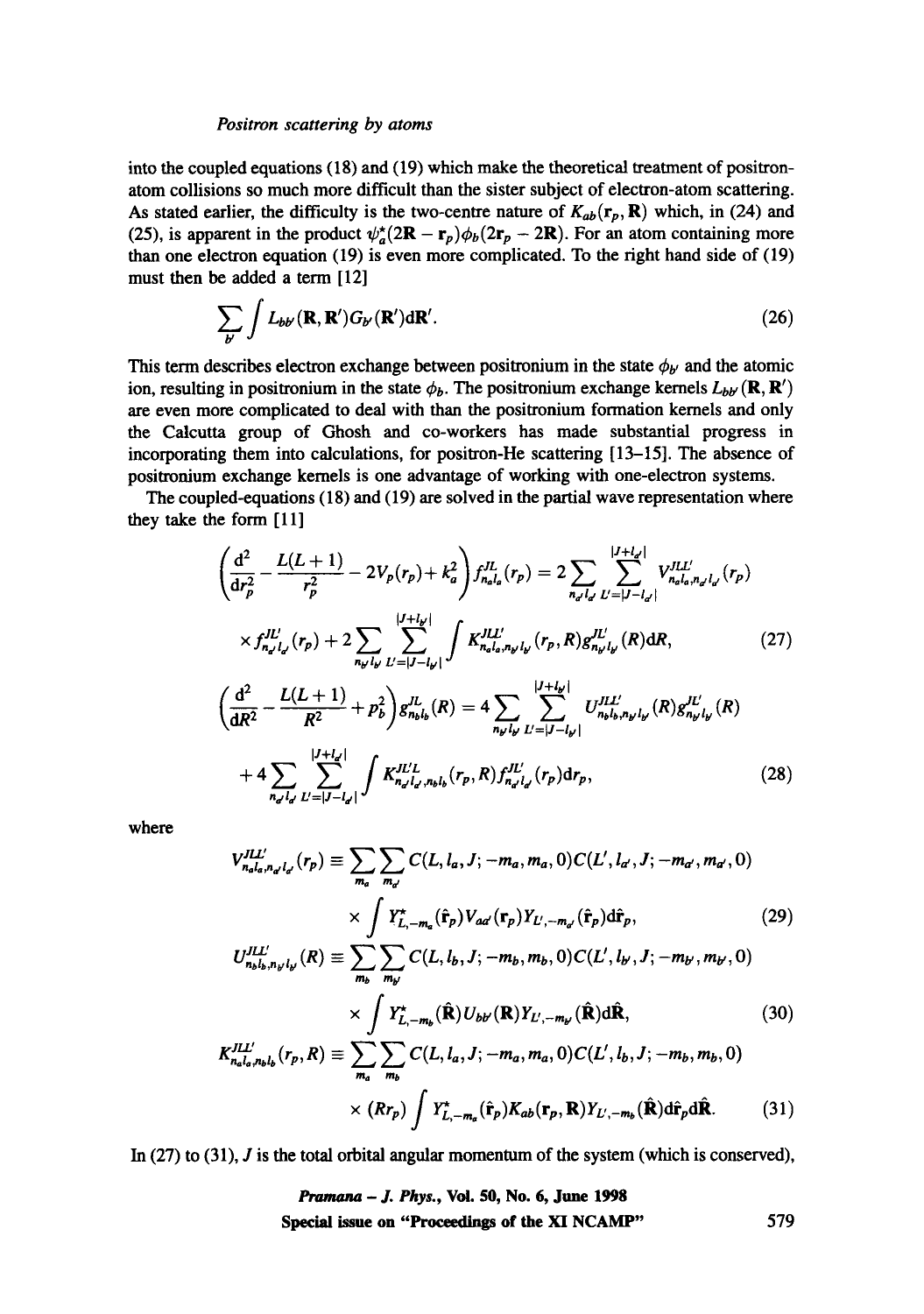## *H R J Waiters et al*

*na and la (rib and lb ) are the* principal and orbital angular momentum quantum numbers of the state  $\psi_a(\mathbf{r})$   $(\phi_b(\mathbf{t}))$ , ie,

$$
\psi_a(\mathbf{r}) = R_{n_a l_a}(r) Y_{l_a m_a}(\hat{\mathbf{r}}), \quad \phi_b(\mathbf{t}) = S_{n_b l_b}(t) Y_{l_b m_b}(\hat{\mathbf{t}}), \tag{32}
$$

where  $Y_{lm}$  is a spherical harmonic as defined by Rose [16] and unit vectors are denoted by a 'hat', *L(U)* is the orbital angular momentum of the scattered particle (positron or positronium) about the nucleus, and  $C(j_1, j_2, j_3; m_1, m_2, m_3)$  is a Clebsch-Gordan coefficient as given in Rose [16]. A channel is therefore specified by the quantum numbers *JLn<sub>a</sub>l<sub>a</sub>* for a positron-atom channel and *JLn<sub>b</sub>l<sub>b</sub>* for a positronium-ion channel. In writing (28) we have also used the fact that  $K_{n_a l_a, n_b l_b}^{J L L'}(r_p, R)$  is real.

One of the main difficulties in solving the coupled equations (27) and (28) is to render the positronium formation kernels  $K_{n,l,m}^{J,L}$ ,  $(r_p, R)$  into a computable form. To illustrate what is involved we consider the procedure used by Waiters and co-workers [11]. A typical term from (23) has the structure

$$
A(r_p, R, \cos\theta)|2\mathbf{R} - \mathbf{r}_p|^{l_a} Y^{\dagger}_{l_a m_a}(2\mathbf{R} - \mathbf{r}_p)|2\mathbf{r}_p - 2\mathbf{R}|^{l_b} Y_{l_b m_b}(2\mathbf{r}_p - 2\mathbf{R}), \qquad (33)
$$

where  $\cos \theta$  is the cosine of the angle between  $r_p$  and **R**. For example, the term

$$
\psi_a^{\star}(2\mathbf{R} - \mathbf{r}_p) \left(\frac{1}{r_p} - \frac{1}{|2\mathbf{r}_p - 2\mathbf{R}|}\right) \phi_b(2\mathbf{r}_p - 2\mathbf{R})
$$
\n(34)

in (24) has the structure (33) with

$$
A(r_p, R, \cos \theta) \equiv \frac{R_{n_a l_a} (|\mathbf{2R} - \mathbf{r}_p|)}{|\mathbf{2R} - \mathbf{r}_p|^{l_a}} \left(\frac{1}{r_p} - \frac{1}{|\mathbf{2r}_p - \mathbf{2R}|}\right) \frac{S_{n_b l_b} (|\mathbf{2r}_p - \mathbf{2R}|)}{|\mathbf{2r}_p - \mathbf{2R}|^{l_b}}.
$$
 (35)

In calculating (31) we therefore have to evaluate integrals of the form

$$
\int Y_{L,-m_a}^{\star}(\hat{\mathbf{r}}_p)|2\mathbf{R}-\mathbf{r}_p|^{l_a} Y_{l_a m_a}^{\star}(2\mathbf{R}-\mathbf{\widehat{r}}_p)A(r_p, R, \cos \theta)
$$
  
×  $|2\mathbf{r}_p - 2\mathbf{R}|^{l_b} Y_{l_b m_b}(2\mathbf{r}_p - 2\mathbf{R})Y_{L',-m_b}(\hat{\mathbf{R}})d\hat{\mathbf{r}}_p d\hat{\mathbf{R}}.$  (36)

This can be done analytically if everything can be written in terms of spherical harmonics of  $\hat{\mathbf{r}}_p$  and  $\hat{\mathbf{R}}$  only. For  $A(r_p, R, \cos \theta)$  this is no problem since we can expand as

$$
A(r_p, R, \cos \theta) = 2\pi \sum_{\lambda=0}^{\infty} \sum_{\mu=-\lambda}^{+\lambda} A_{\lambda}(r_p, R) Y^{\star}_{\lambda \mu}(\hat{\mathbf{r}}_p) Y_{\lambda \mu}(\hat{\mathbf{R}}), \tag{37}
$$

where

$$
A_{\lambda}(r_p, R) = \int_0^{\pi} A(r_p, R, \cos \theta) P_{\lambda}(\cos \theta) \sin \theta d\theta
$$
 (38)

although the projection (38) has to be calculated numerically. For the spherical harmonics in  $(2\mathbf{R} - \mathbf{r}_p)$  and  $(2\mathbf{r}_p - 2\mathbf{R})$  we need the result

$$
|\mathbf{r}_1 - \mathbf{r}_2|^l Y_{lm}(\mathbf{r}_1 - \mathbf{\widetilde{r}}_2) = \sum_{\lambda=0}^l \sum_{\mu=-\lambda}^{+\lambda} (-1)^{\lambda+l} \left[ \frac{4\pi(2l+1)!}{(2\lambda+1)!(2l-2\lambda+1)!} \right]^{1/2}
$$
  
×  $C(\lambda, l-\lambda, l; \mu, m-\mu, m) r_1^{\lambda} r_2^{l-\lambda} Y_{\lambda\mu}(\hat{\mathbf{r}}_1) Y_{(l-\lambda),(m-\mu)}(\hat{\mathbf{r}}_2).$  (39)

*15,amana - J. Phys.,* **Vol. 50, No. 6, June 1998 Special issue on "Proceedings of the XI NCAMP"** 

580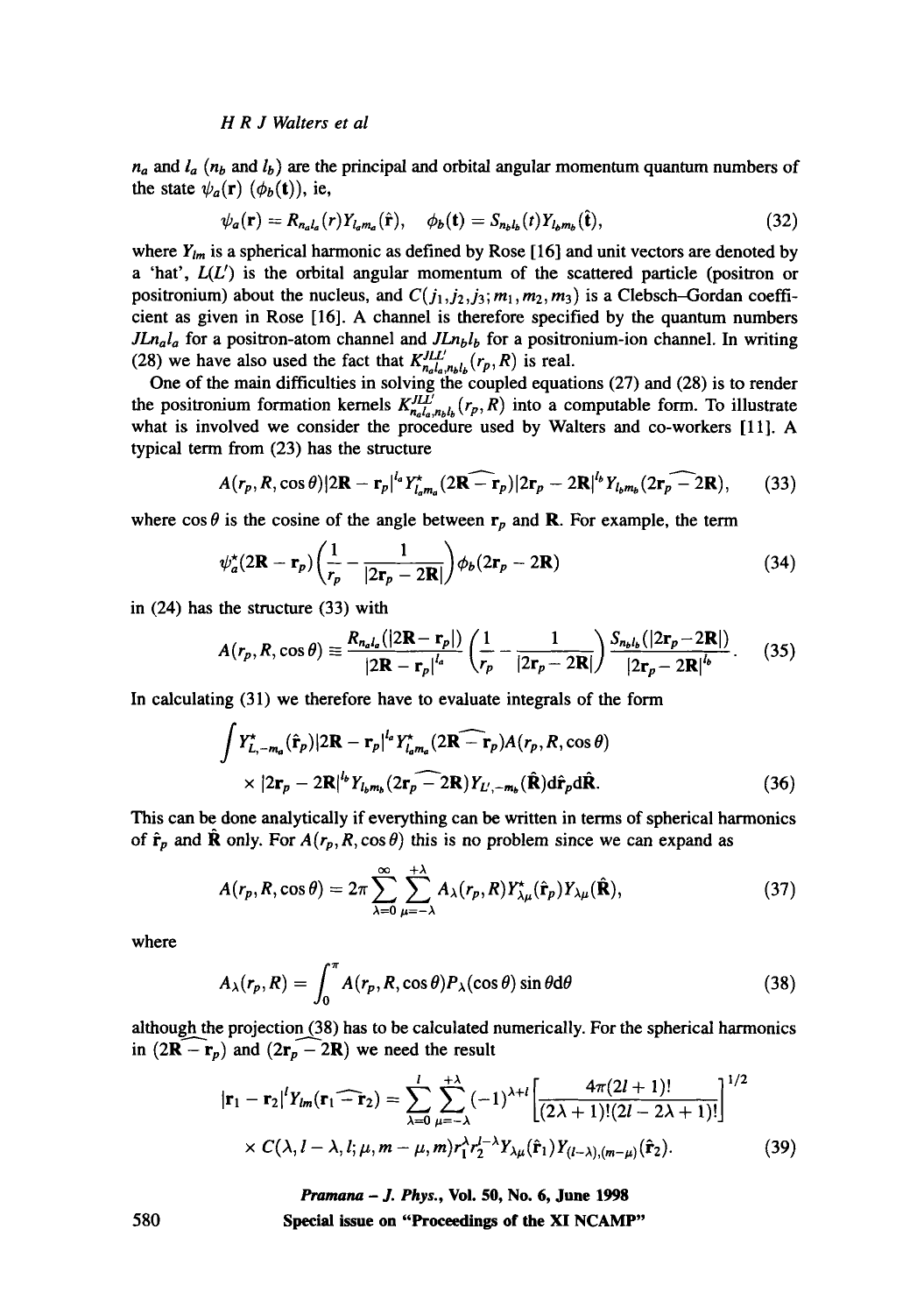A very simple and elegant derivation of this formula has been given by Deb *et al* [17] and Chakrabarti and Dewangan [18]. In addition these latter authors also give some potentially very useful generalizations. Using (33), (37) and (39) a computable expression, containing only a finite number of terms, may be deduced for (31).

Two main options exist for solving the partial wave coupled equations (27) and (28), to solve them in coordinate space, as they presently stand, or to transfer to momentum space and solve for the corresponding partial wave T-matrices. The coordinate space approach has been used by Higgins and Burke [19] and by Walters and co-workers [11] who have both adopted the R-matrix procedure [20], and by Gien and Liu [21] who have employed the Harris-Nesbet algebraic variational method. The R-matrix technique is good at low and intermediate energies where positronium formation is important and is efficient at giving a detailed picture of cross sections over the energy range. In the momentum space formulation coupled integral equations are obtained for the T-matrix elements in which the driving terms are first Born amplitudes. As a result, the first Born approximation is guaranteed and so this approach has advantages at high energies. The momentum space formulation for positron-atom scattering was pioneered by Mandal, Ghosh and Sil [22] and is also the basis of the calculations by Hewitt, Bransden and Noble [23] and by Mitroy and Stelbovics [24].

# **3. Illustrative examples**

# *3.1 Positron scattering by atomic hydrogen*

Positron scattering by atomic hydrogen is the simplest possible system and has therefore attracted most attention. In figure 2 we show some samples from the 18-state Ps  $(1s, 2s, \overline{3s})$ ,  $\overline{4s}$ ,  $2p$ ,  $\overline{3p}$ ,  $\overline{4p}$ ,  $\overline{3d}$ ,  $\overline{4d}$ ) + H(1s, 2s,  $\overline{3s}$ ,  $\overline{4s}$ ,  $2p$ ,  $\overline{3p}$ ,  $\overline{4p}$ ,  $\overline{3d}$ ,  $\overline{4d}$ ) calculation of Kernoghan *et al* [25] in which 1s, 2s and 2p eigenstates and  $\overline{3s}$ ,  $\overline{4s}$ ,  $\overline{3p}$ ,  $\overline{4p}$ ,  $\overline{3d}$  and  $\overline{4d}$  pseudostates, both of positronium and atomic hydrogen, have been used in the expansion (9). The feature to note here is the 'lumpiness' of the  $Ps(2p)$ ,  $H(2s)$  and  $H(2p)$  cross sections. These are pseudostructure effects as mentioned in  $\S 2$ . Also shown in figure 2 is the 33-state Ps(1s,  $2s$ ,  $2p$ ) + H(1s,  $2s$ ,  $3s$  to  $9s$ ,  $2p$ ,  $3p$  to  $9p$ ,  $3d$  to  $9d$ ,  $4f$  to  $9f$ ) calculation of Kernoghan *et al* [26]. By contrast, the 33-state cross sections are very much smoother than the 18-state numbers, demonstrating the fact that pseudostructure decreases as the density of pseudostates is increased. It should also be noted that a suitable average through the pseudostructure in the 18-state curves would give an answer close to the 33-state results.

Since pseudostates are primarily designed to represent continuum channels, it is of special interest to see what is predicted for the ionization cross section. Figure 3 shows the 18-state prediction of Kernoghan *et al* [25]. Here the ionization cross section has been calculated from the ansatz

$$
\sigma_{\rm ion} = \sum_i a_i \sigma_{\rm H}(i) + \sum_j a_j \sigma_{\rm Ps}(j), \qquad (40)
$$

where the sum on  $i(j)$  runs over the  $\overline{3s}$ ,  $\overline{4s}$ ,  $\overline{3p}$ ,  $\overline{4p}$ ,  $\overline{3d}$  and  $\overline{4d}$  pseudostates of atomic hydrogen (positronium),  $\sigma_H(i)(\sigma_{Ps}(j))$  is the cross section for exciting the *i*th (*j*th) pseudostate of atomic hydrogen (positronium) and  $a_i(a_j)$  is the probability (15) that the *i*th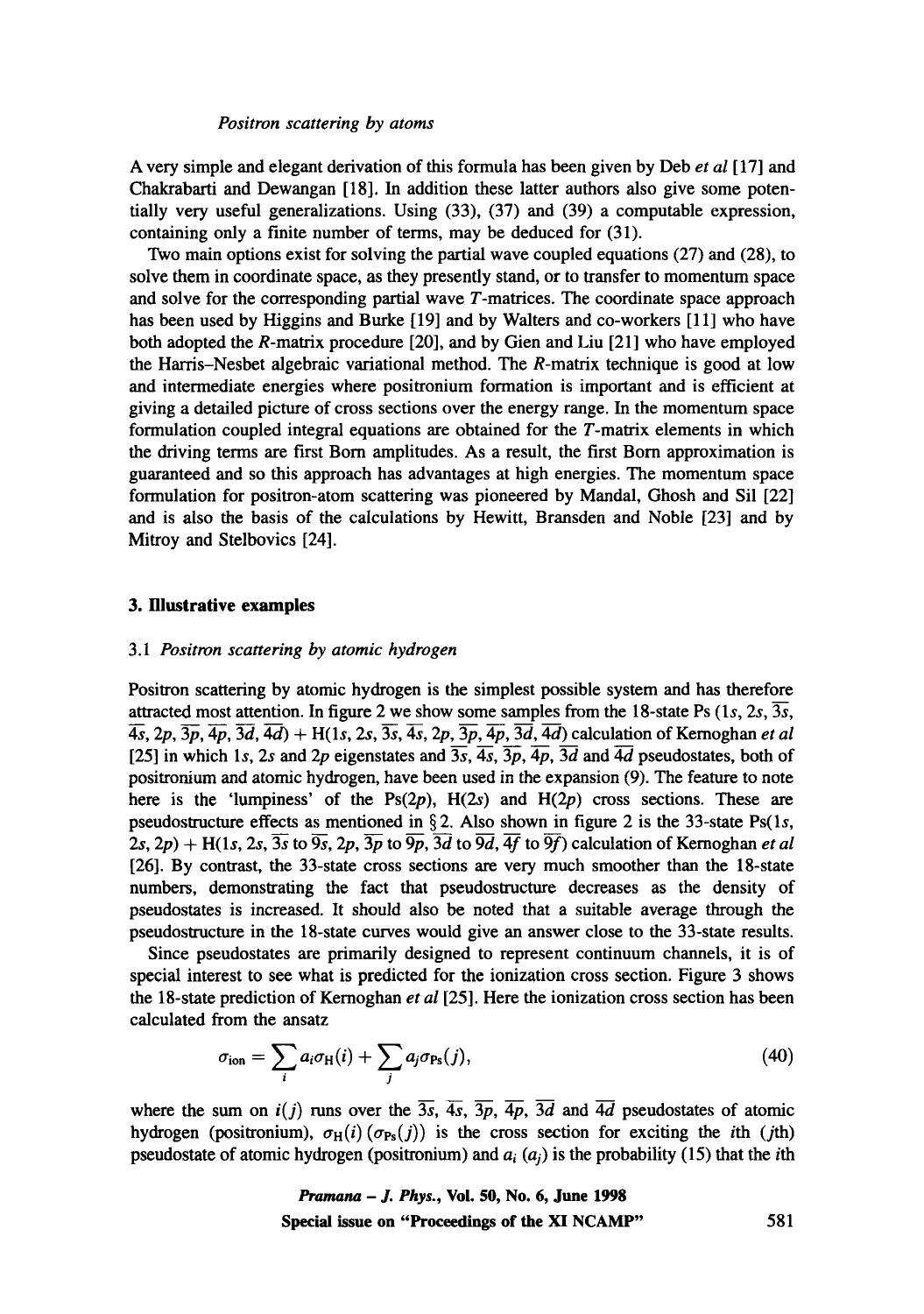*H R J Waiters et al* 



Figure 2. 18-state [25] (dashed curve) and 33-state [26] (solid curve) results for (a) Ps(1s) formation, (b) Ps(2p) formation, (c) H(2s) excitation and (d) H(2p) excitation. Solid squares are the multipseudostate close-coupling results of Waiters [27].

 $(j<sub>th</sub>)$  pseudostate overlaps the eigenstate continuum [28]. The computed cross section is in quite good agreement with the measurements of Jones *et al* [29]. Also shown in figure 3 is the contribution to  $\sigma_{\text{ion}}$  coming from the atomic hydrogen pseudostates alone, ie, see (40),

$$
\sum_{i} a_i \sigma_{\rm H}(i). \tag{41}
$$

This amounts to little more than 50% of  $\sigma_{\text{ion}}$ , demonstrating that, in the energy range shown, the ionization is carried almost equally by the positronium and atomic hydrogen pseudostates. Again, the lumpiness in the curves of figure 3 is pseudostructure.

One obvious difference between the 18-state and 33-state approximations is the use of both positronium and hydrogen pseudostates in the former case, but only hydrogen pseudostates in the latter. Because the atomic hydrogen and positronium components of the system wave function (9) are not orthogonal, it is possible that the ansatz (40) may involve double counting between the positronium and hydrogen contributions. It was to avoid this ambiguity that Kernoghan *et al* [26] decided to use pseudostates only on the atom centre in their 33-state approximation. Then, the ansatz (40) reduces to

$$
\sigma_{\rm ion} = \sum_i a_i \sigma_{\rm H}(i) \tag{42}
$$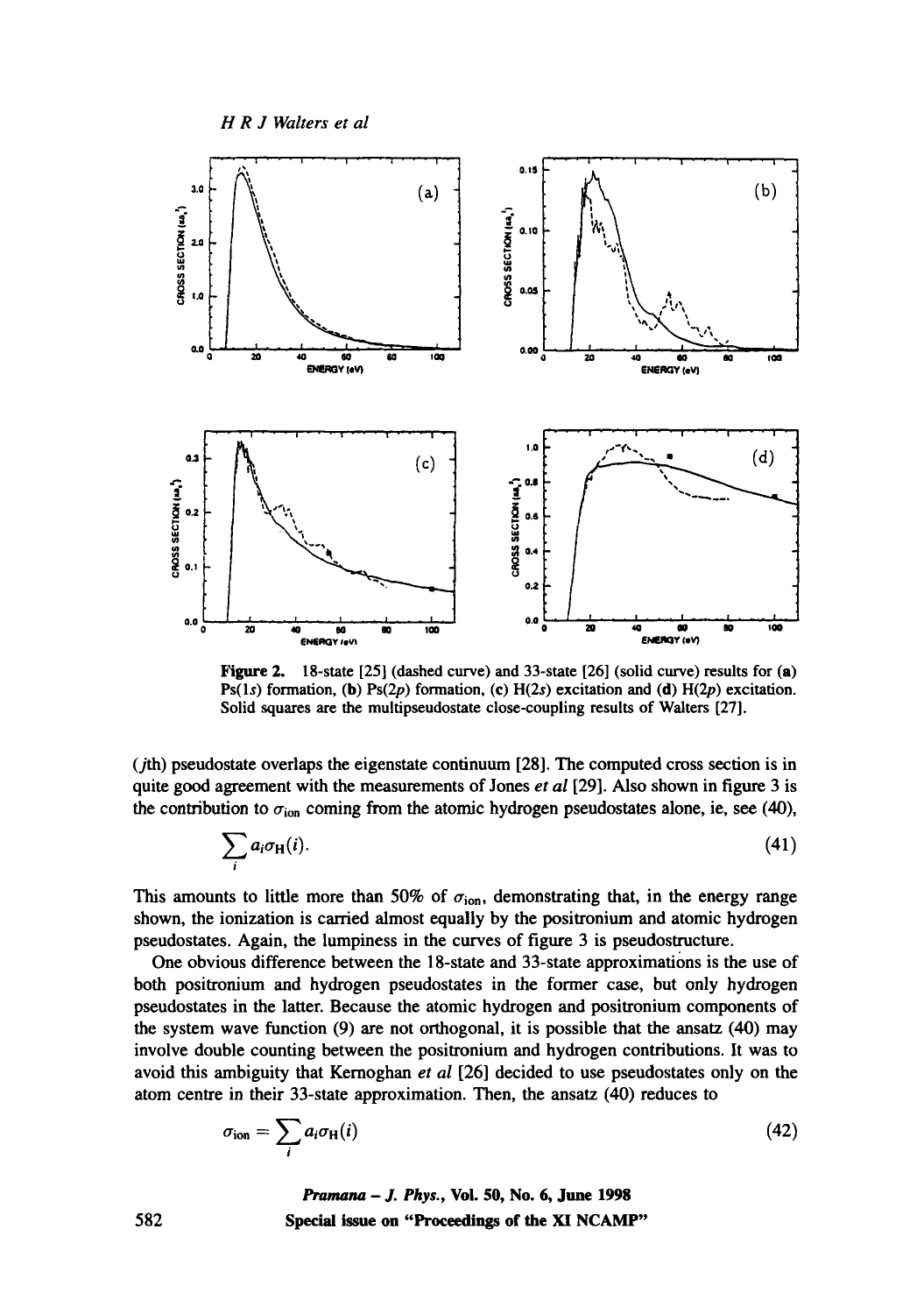

Figure 3. Ionization cross section as calculated in the 18-state approximation of Kernoghan *et al* [25]: solid curve, full cross section (40); dashed curve, contribution (41) from atomic pseudostates alone; solid circles, experimental data of Jones *et al* [29].

and there can be no double counting. Interestingly, the two ionization cross sections, ie, 18-state and 33-state, turn out to be quite comparable, compare figures 3 and 4(b).

Figure 4 shows the agreement that can now be obtained between theory and experiment for positron scattering by atomic hydrogen. Here the 33-state results of Kernoghan *et al* [26] are compared with the positronium formation and total cross section measurements of Zhou *et al* [30] and with the ionization cross sections of Jones *et al* [29]. It is not unreasonable to say that the agreement between theory and experiment is very good.

Figure 5 shows the total cross section and its main components as calculated in the 33 state approximation. This picture underlines the power of the coupled-pseudostate method which gives simultaneously information on all processes. We see from figure 5 that between 8.5 and 35 eV positronium formation is the main contributor to the total cross section, while, above  $35 \text{ eV}$  ionization and  $H(2p)$  excitation are the largest components and of comparable size. Because of the very good agreement between the 33-state numbers and experiment seen in figure 4, and because of the agreement on average between the 33-state results and those of the 18-state approximation, we believe that the 33-state calculations shown in figure 5 now give the main cross sections for positron scattering off ground state atomic hydrogen to a high degree of accuracy.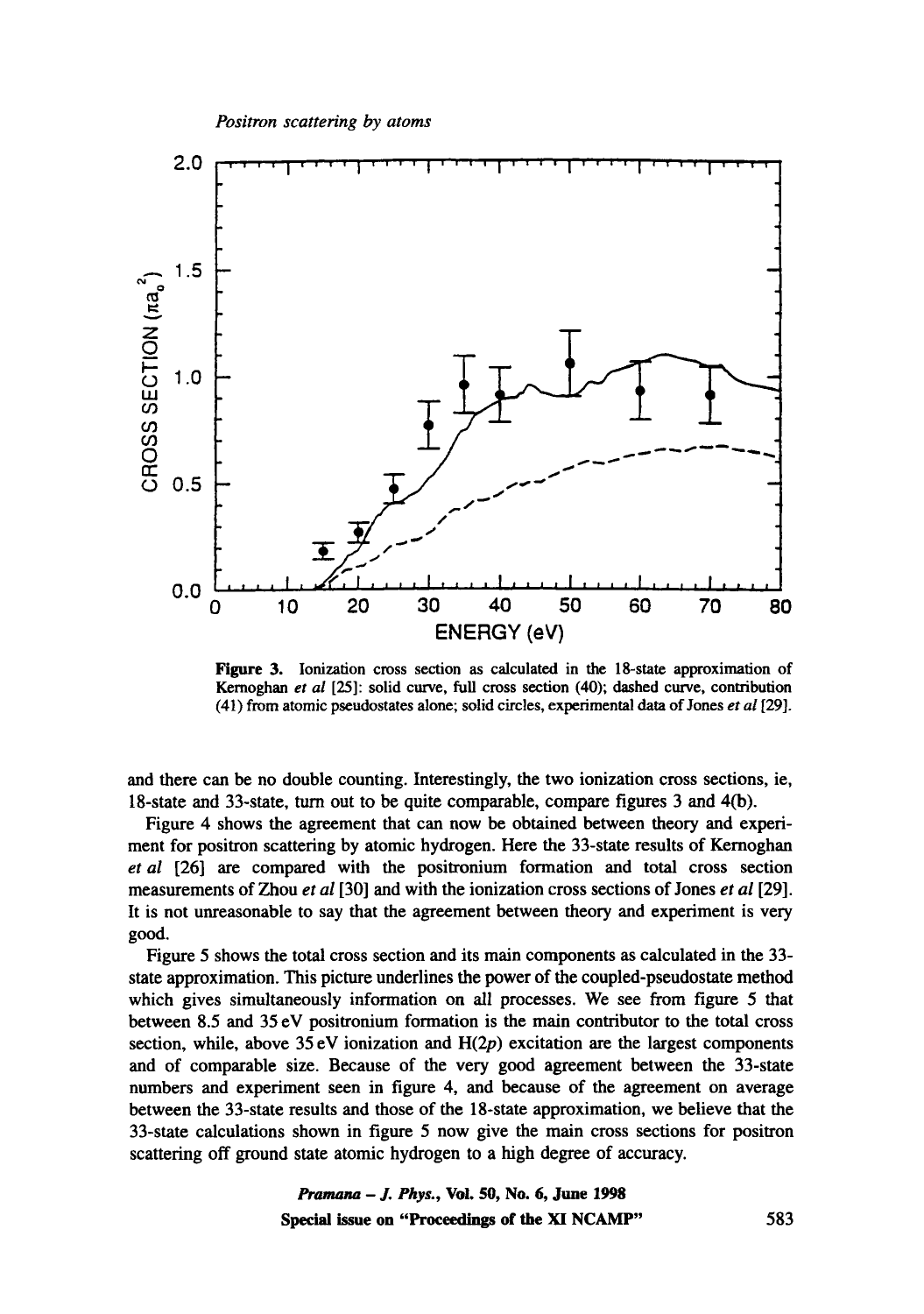

Figure 4. Positron scattering by atomic hydrogen: (a) total positronium formation; (b) ionization; (c) total cross section. Solid curve gives the 33-state results of Kemoghan *et al* [26]. Experimental data are from Jones *et al* [29] and Zhou *et al* [30]. The measurements of Zhou *et al are* shown only.with statistical errors, for estimates of other errors see [30].

# 3.2 *Positron scattering by the alkali metals*

As the ionization potential of an alkali atom is typically around 5 eV, and as the binding energy of Ps $(1s)$  is 6.8 eV, unlike atomic hydrogen, Ps $(1s)$  can be formed for all impact energies of the positron on the alkali atom, i.e., the process is exothermic. A consequence of this is that the Ps(1s) formation cross section becomes infinite as  $1/k_0$  at zero impact energy [31].

Figure 6 shows a recent calculation of McAlinden *et al* [32] for positron scattering by Li in a Ps(1s, 2s, 2p) + Li(2s, 3s,  $\overline{4s}$  to  $\overline{9s}$ , 2p, 3p,  $\overline{4p}$  to  $\overline{9p}$ , 3d,  $\overline{4d}$  to  $\overline{9d}$ ,  $\overline{4f}$  to  $\overline{9f}$ ) approximation. This approximation is analogous to the 33-state approximation for atomic hydrogen discussed above. Figure 6 shows that elastic scattering is dominant at low energies [33], this dominance passing directly to the  $Li(2s) \rightarrow Li(2p)$  excitation with increasing energy; ionization is seen to be almost negligible on the scale of the other cross sections. Comparing figures 5 and 6, we note that the Li cross sections are more than an order of magnitude larger than those for atomic hydrogen, also, unlike atomic hydrogen, the total positronium formation cross section is never dominant [33].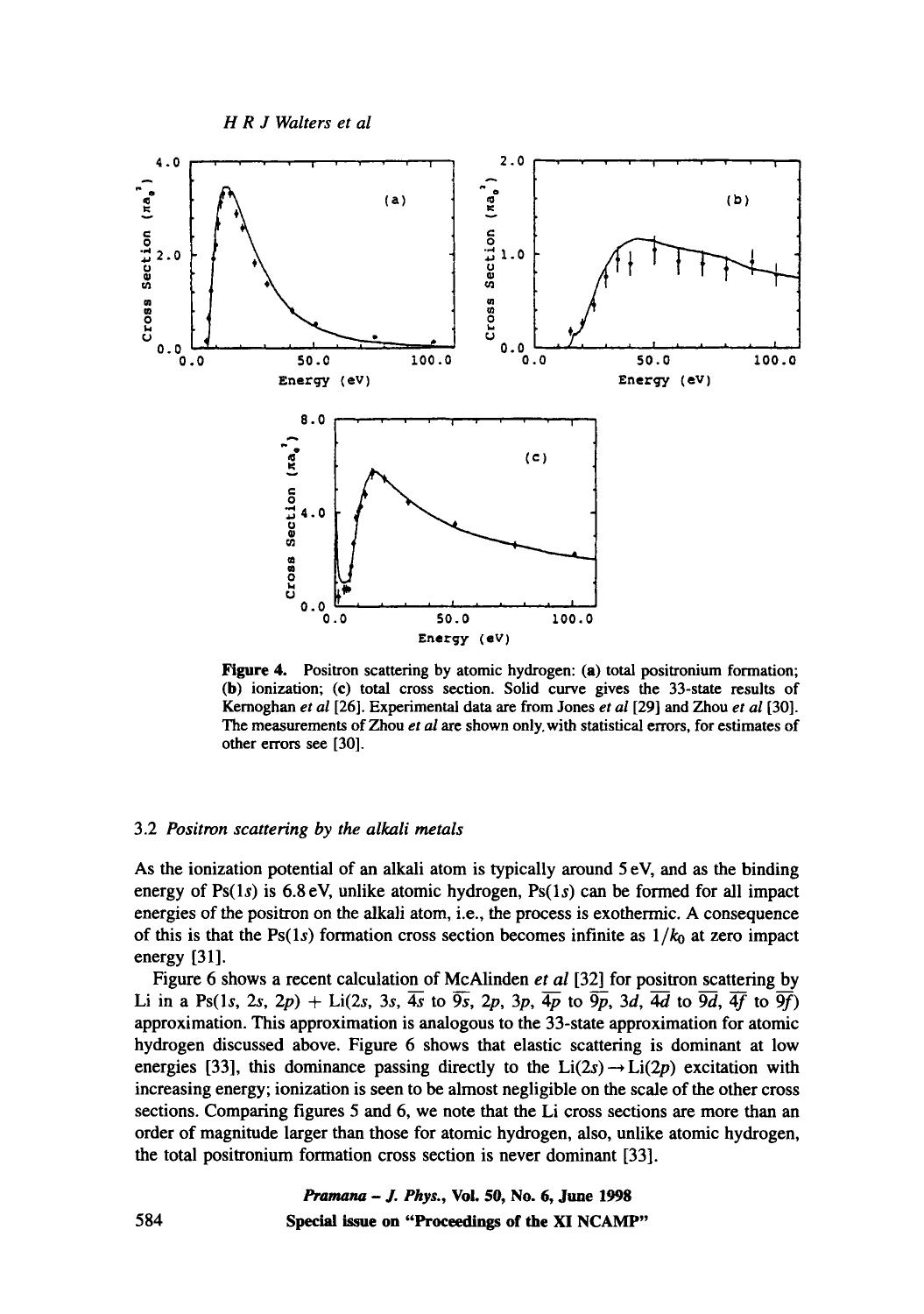

Figure 5. Cross sections in the 33-state approximation [26]: upper solid curve, total cross section; long-dashed curve, total positronium formation; short-dashed curve, elastic scattering; dash-dot curve,  $H(2p)$  excitation; lower solid curve, ionization.

Coupled-eigenstate calculations have shown a very interesting behaviour as we ascend the alkali metal sequence from Li to Cs. This is illustrated in figures 7 and 8 which show results for positronium formation and total scattering calculated in the approximations [11,31,32, 34, 35]:

(i) Ps(1s, 2s, 2p) + Li(2s, 2p, 3s, 3p, 3d) (ii) Ps(1s, 2s, 2p) + Na(3s, 3p, 3d, 4s, 4p) (iii) Ps(1s, 2s, 2p, 3s, 3p, 3d) + K(4s, 4p, 5s, 5p, 3d) (iv) Ps(1s, 2s, 2p, 3s, 3p, 3d) + Rb(5s, 5p, 6s, 6p, 4d) (v) Ps(1s, 2s, 2p, 3s, 3p, 3d) + Cs(6s, 6p, 7s, 7p, 5d).

Figure  $7(a)$  reveals a dramatic collapse in the ground state  $Ps(1s)$  formation cross section on ascending the series from Li to Cs, while figure 7(b) shows a corresponding inflation in the cross section for positronium formation in excited states. The overall effect is to give a total positronium formation cross section which is peaked at an energy of about 1 eV for Li and Na, but which displays a broad maximum near 6 eV for K, Rb and Cs, this is illustrated for Li and Cs in figure  $7(c)$ . Figure 8 also indicates a similar division between the total cross sections for Li and Na, on the one hand, and those for K, Rb and Cs on the other. The Li and Na total cross sections are peaked near 1 eV while the K, Rb and Cs cross sections, again, peak near 6 eV. The broad maximum in these last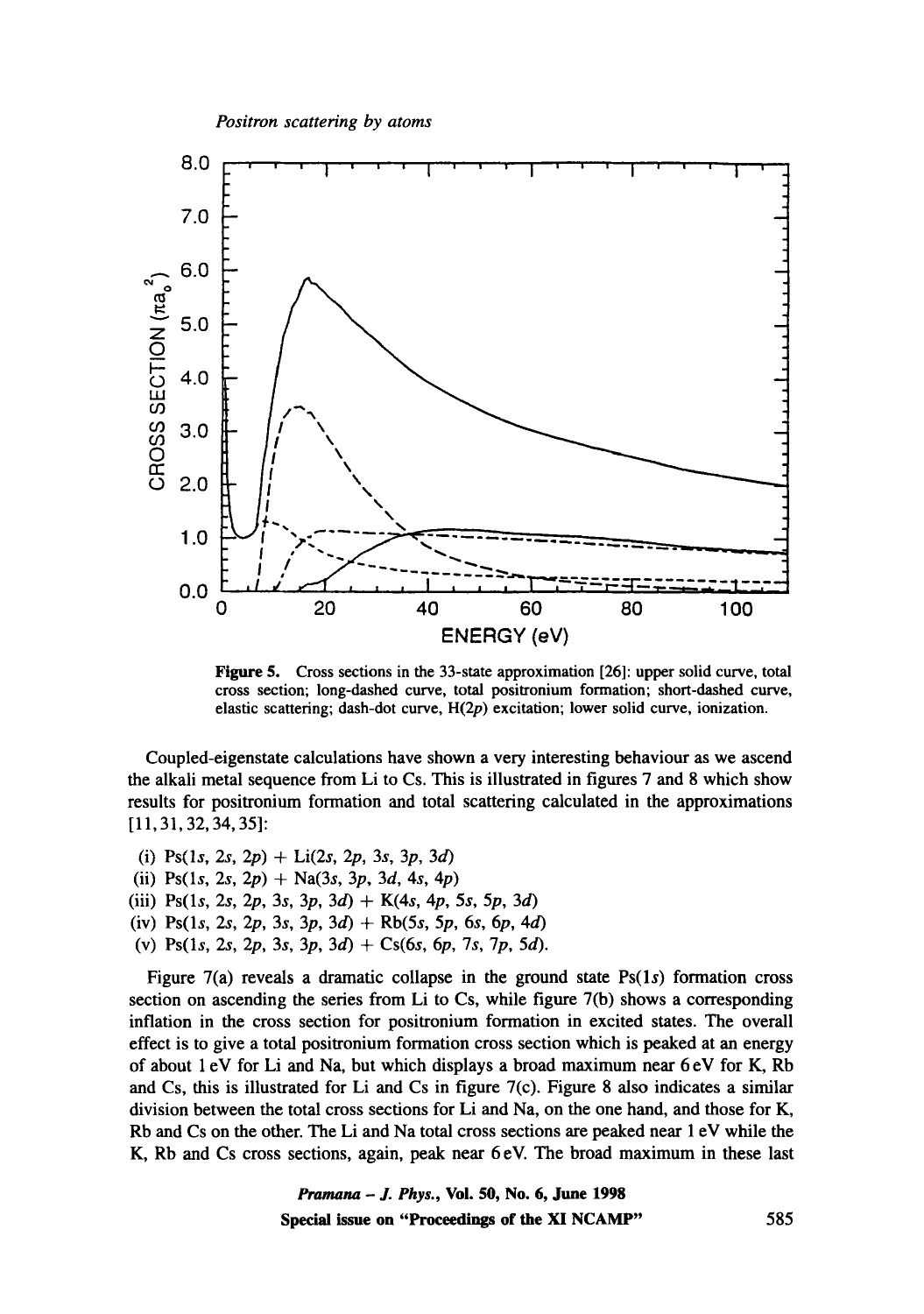

Figure 6. Cross sections for positron scattering by Li in a Ps(1s, 2s, 2p) + Li(2s, 3s,  $\overline{4s}$  to  $\overline{9s}$ ,  $2p$ ,  $3p$ ,  $\overline{4p}$  to  $\overline{9p}$ ,  $3d$ ,  $\overline{4d}$  to  $\overline{9d}$ ,  $\overline{4f}$  to  $\overline{9f}$ ) approximation [32]: upper solid curve, total cross section; dash-dot curve, elastic scattering; long-dashed curve,  $Li(2s) \rightarrow Li(2p)$  excitation; short-dashed curve, total positronium formation; dotted curve, Li  $(2s) \rightarrow$  Li  $(n = 3)$ ; lower solid curve, ionization.

three cases derives primarily, although not entirely, from the peak in the excited state positronium formation cross sections of figure 7(b).

Measurements of total positronium formation and total scattering have been made for Na, K and Rb targets by the Detroit group [36-40]. Generally the agreement between theory and experiment is good [11, 31, 32, 34, 35].

# **4. Conclusion**

Coupled-state methods have proved to be a very powerful tool for studying positron-atom scattering. When pseudostates are included in the expansion to represent ionization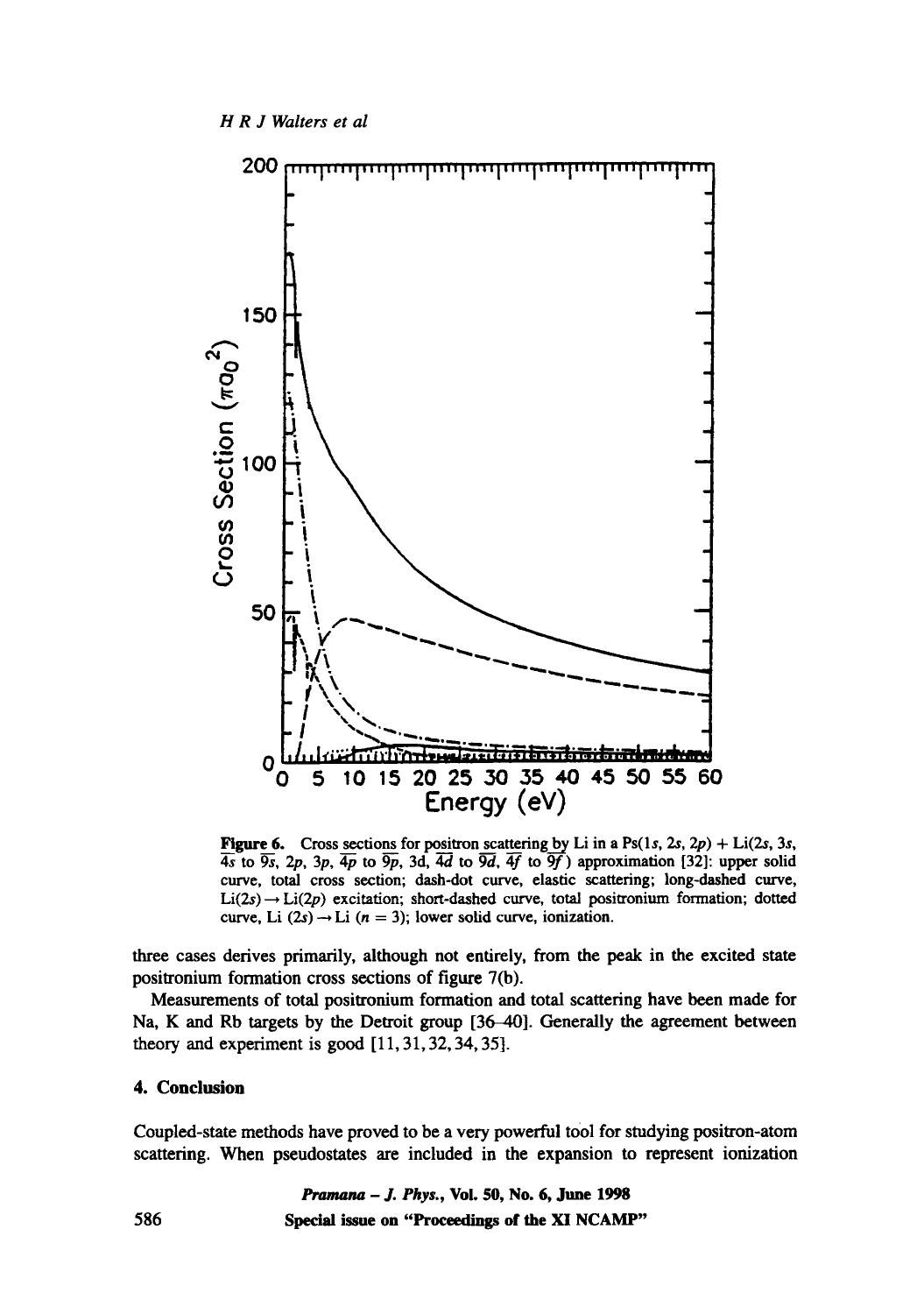

Figure 7. Positronium formation cross sections for Li, Na, K, Rb and Cs: (a)  $Ps(1s)$ formation; (b) positronium formation in excited states; (c) total positronium formation. Curves: solid, Li; long-dashed, Na; short-dashed, K; dash-dot, Rb; dotted, Cs.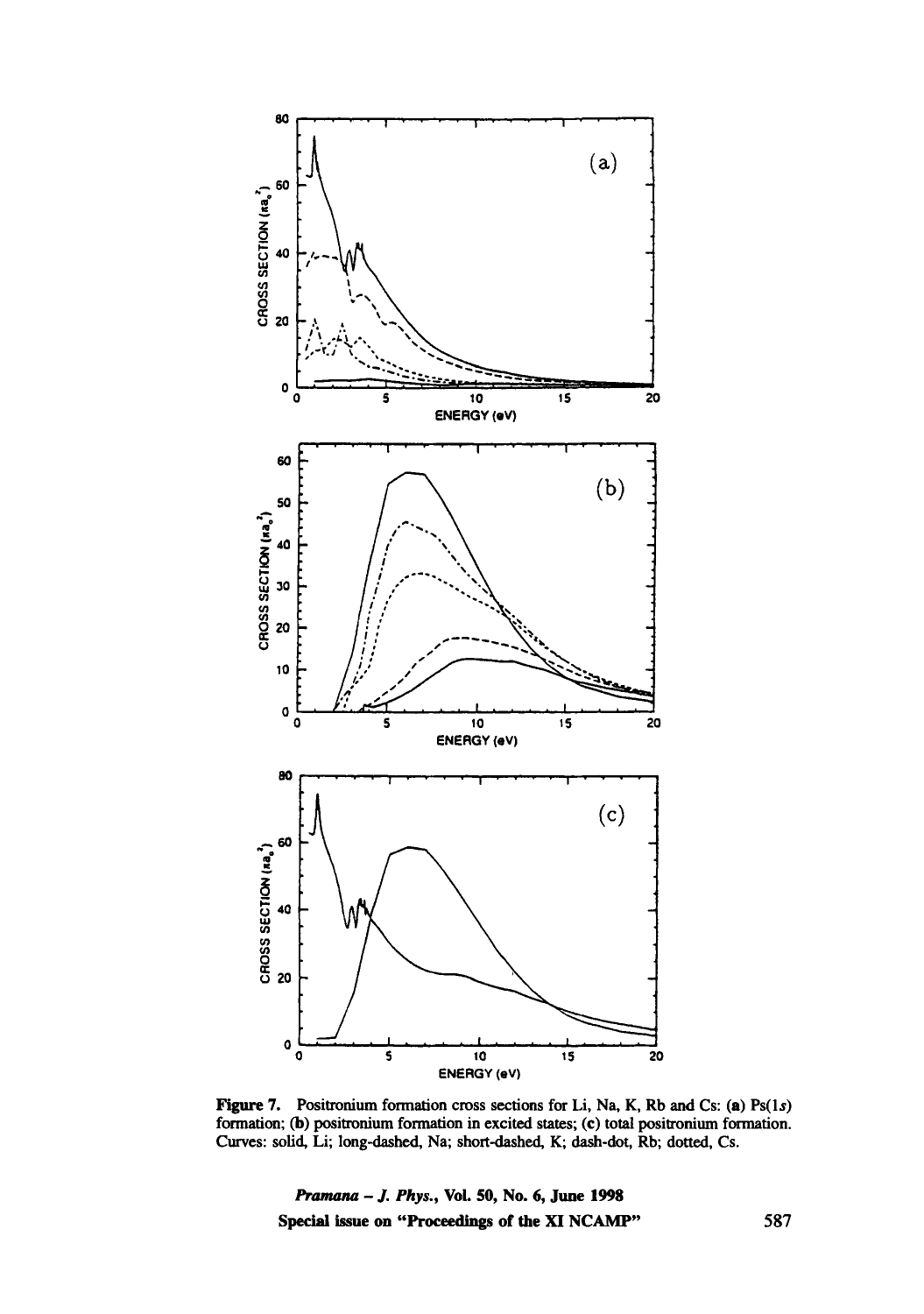*H R J Walters et al* 



Figure 8. Total cross sections for positron scattering by Li, Na, K, Rb and Cs. Curves: lower solid, Li; long-dashed, Na; short-dashed, K; dash-dot, Rb; upper solid, Cs.

channels, we have, in effect, a complete dynamical theory. The success of this approach is well illustrated by the calculations of positron scattering by ground state atomic hydrogen where we have seen a remarkable convergence between theory and experiment, figure 4. For this system, we believe that we now know the main cross sections to a high degree of accuracy. Where ionization is not so important, as with the alkali metals, coupledeigenstate approximations seem to give roughly correct results [32]. An important prediction to come out of these calculations is the pronounced growth in excited positronium formation as the alkali metal series is ascended from Li to Cs. This prediction awaits experimental confirmation.

#### **Acknowledgements**

**The authors are indebted to G Laricchia for advice on experimental aspects of positronatom collisions.** 

# **References**

[1] H R J Waiters, A A Kernoghan and M T McAlinden, in The *Physics of Electronic and Atomic Collisions (invited papers of the XIX ICPEAC)* edited by L J Dubë, J B A Mitchell, J W McConkey and C E Brion, AIP Conf. Proc. 360, 397 (1995)

*Pramana - J. Phys.,* **Voi. 50, No. 6, June 1998** 

**588 Special issue on "Proceedings of the XI NCAMP"**